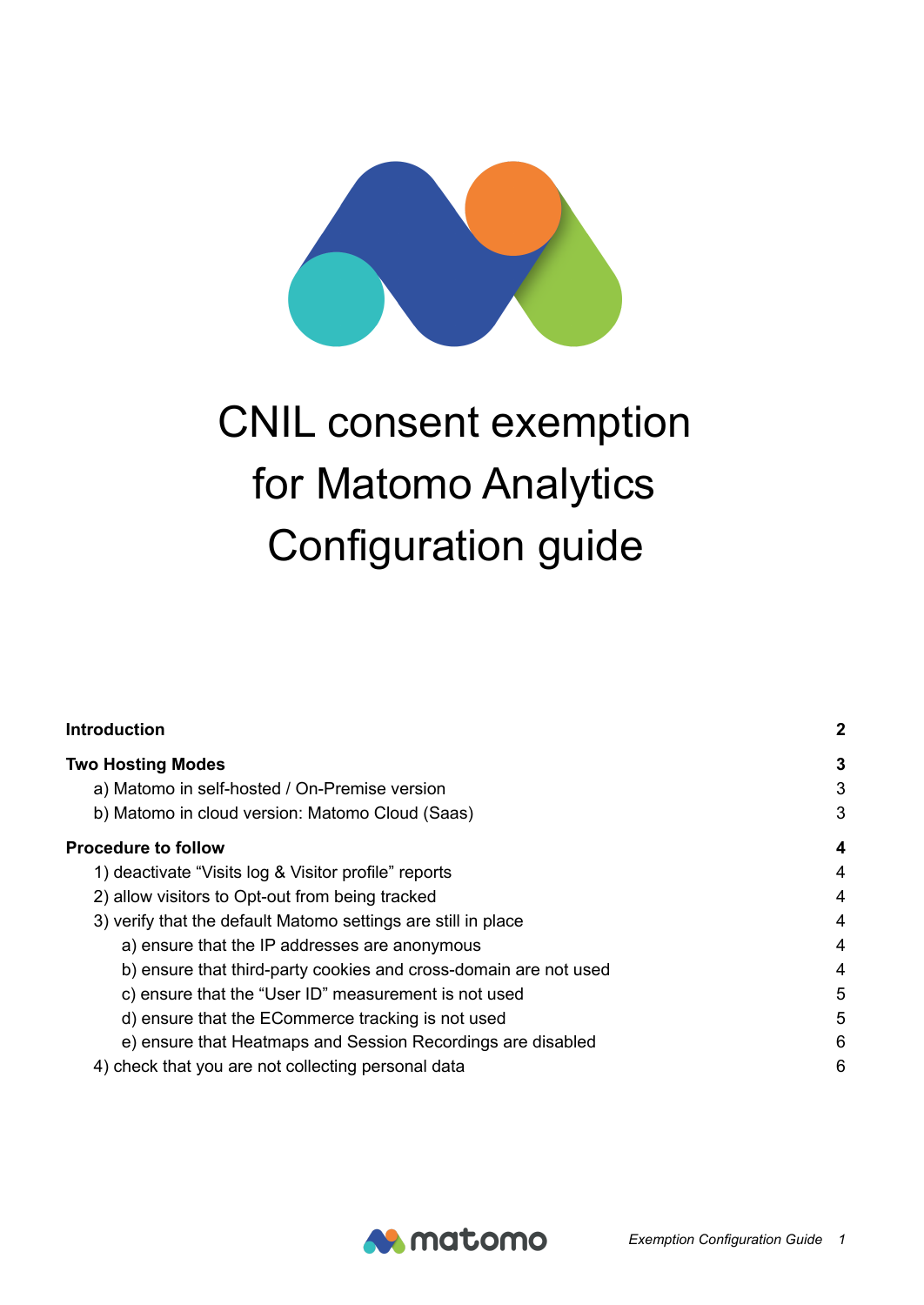## <span id="page-1-0"></span>Introduction

Matomo is an open source analysis software audience that protects your data and the privacy of your customers.

Website: **[matomo.org](https://matomo.org)** (english) or **[fr.matomo.org](https://fr.matomo.org)** (french)

Matomo is used by over 1% of websites, over 1 million sites. The source code for the software is free and open-source, and hundreds of people have reviewed it to make sure it is secure and keeps your data private.

This guide details the steps to take to set up Matomo on your websites in exempt mode under the [CNIL](https://www.cnil.fr/fr/cookies-solutions-pour-les-outils-de-mesure-daudience) [program](https://www.cnil.fr/fr/cookies-solutions-pour-les-outils-de-mesure-daudience).

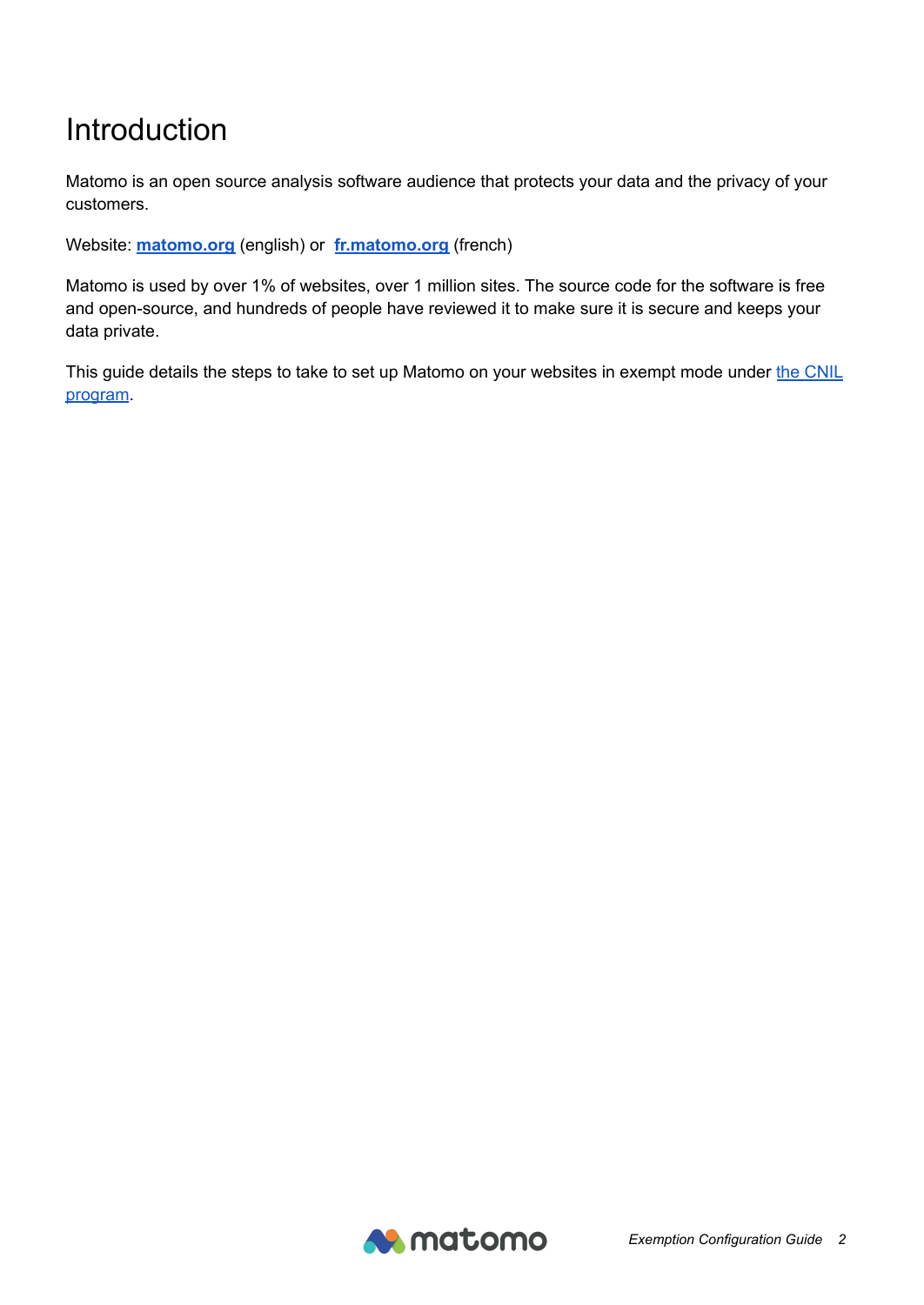# <span id="page-2-0"></span>Two Hosting Modes

When using Matomo, you can either host it yourself with Matomo self-hosted or use Matomo's cloud hosting servers. Both of these hosting modes (self-hosted or cloud) give you 100% ownership of the data and protect your users' privacy by default.

#### <span id="page-2-1"></span>a) Matomo in [self-hosted](https://matomo.org/matomo-on-premise/) / On-Premise version

When you host Matomo on your servers, no one other than you has access to your data to process them (the Matomo team has no access to your data). Matomo can be downloaded for free from [matomo.org/matomo-on-premise](https://matomo.org/matomo-on-premise/) then installed on your servers or any other web host.

#### <span id="page-2-2"></span>b) Matomo in cloud version: [Matomo](https://matomo.org/matomo-cloud/) Cloud (Saas)

The InnoCraft company (which publishes Matomo and provides the Matomo Cloud service) undertakes to comply with the applicable regulations, and to provide the service only on behalf of the customer and not to not to use the data for their own account, and not to share the data with third parties.

These commitments can be found in particular in the [Matomo](https://matomo.org/matomo-cloud-dpa/) Cloud DPA in the section "Nature and purpose of the intended processing of personal data":

*"The processor (InnoCraft) does not pursue its own purposes with this data processing."*

As well as in the section "Processor's obligations with respect to the controller":

*"The processor (InnoCraft) shall guarantee the confidentiality of personal data processed hereunder."*

And also in the [Matomo](https://matomo.org/matomo-cloud-terms-of-service/) Cloud Terms of Service :

*"You own all right, title, and interest to your users data. We obtain no rights from you to your users data."*

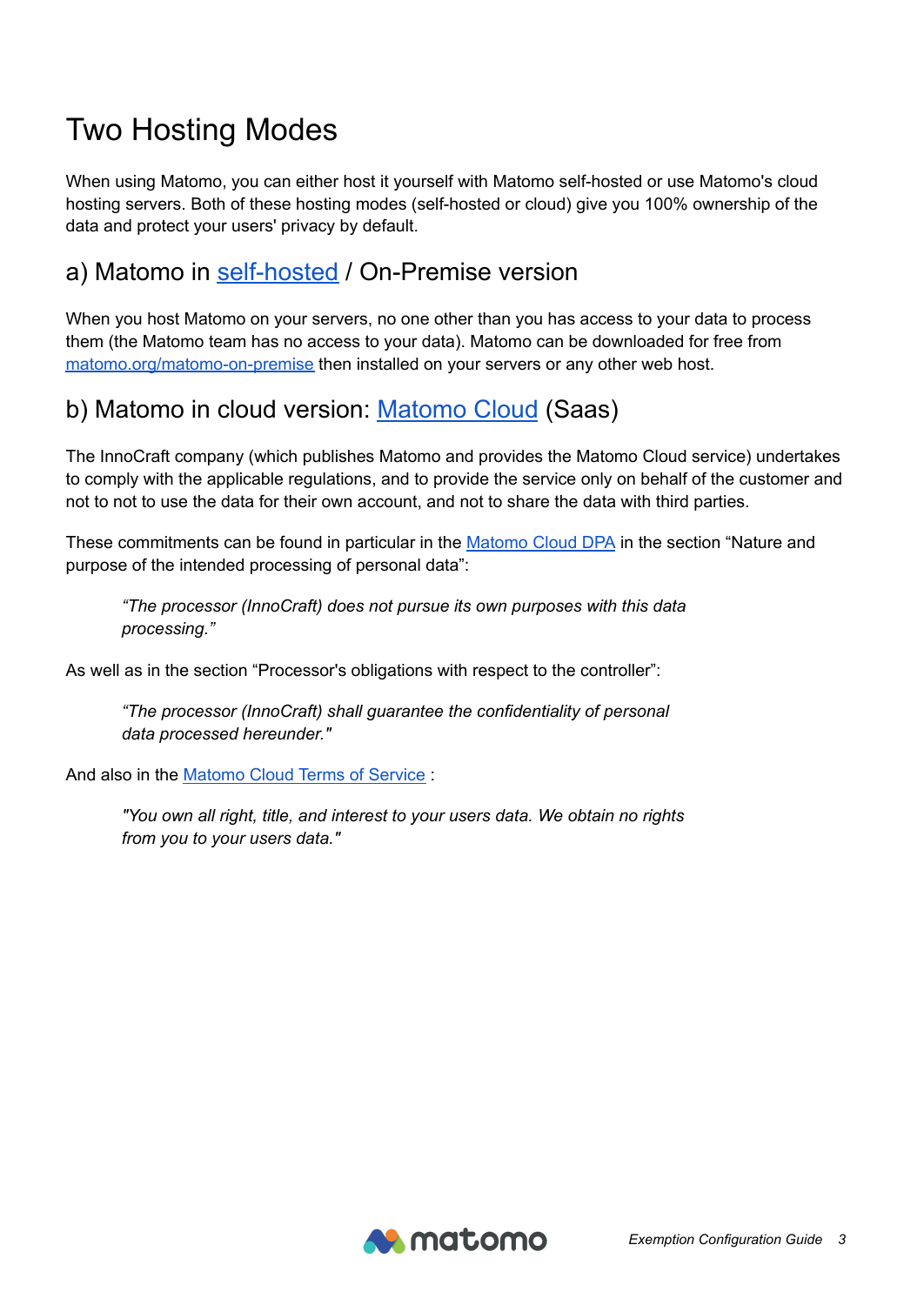# <span id="page-3-0"></span>Procedure to follow

Follow these steps below to be able to set up Matomo on your sites in exempt mode.

### <span id="page-3-1"></span>1) deactivate "Visits log & Visitor profile" reports

It is necessary to **deactivate "Visits log & Visitor profile" reports** by following the steps below:

- 1. Log in as **Super User** in Matomo and go to **Administration**.
- 2. In the menu on the left, click on **System** and then on **General settings**.
- 3. On the page in thesection **Live**, click **Disable Visits log & Visitor Profile**.
- 4. Click on the button **Save**.

The following features will be disabled as well: [matomo.org/docs/real-time](https://matomo.org/docs/real-time/) and [matomo.org/docs/real-time-visitor-world-map](https://matomo.org/docs/real-time-visitor-world-map/)

#### <span id="page-3-2"></span>2) allow visitors to Opt-out from being tracked

On your website, for example in your privacy policy page, add a way for your visitors to "Opt-out" from being tracked by your Matomo server. By default, all visitors to your website are tracked, but if they opt-Out by clicking on the link in the Opt-out, all of those visitors will be ignored. You can include a line of HTML code to display this Opt-out in your website:

[matomo.org/docs/privacy-how-to/#step-3-include-a-web-analytics-opt-out-feature](https://matomo.org/docs/privacy-how-to/#step-3-include-a-web-analytics-opt-out-feature-on-your-site-using-an-iframe)[on-your-site-using-an-iframe](https://matomo.org/docs/privacy-how-to/#step-3-include-a-web-analytics-opt-out-feature-on-your-site-using-an-iframe)

#### <span id="page-3-3"></span>3) verify that the default Matomo settings are still in place

<span id="page-3-4"></span>For an existing Matomo installation, verify the following default settings are still in place.

#### a) ensure that the IP addresses are anonymous

Follow these steps to verify that the option is still activated:

- 1. Log in as **Super User** in Matomo and go to **Administration**.
- 2. In the menu on the left, click on **Privacy** and then on **Anonymize data.**
- 3. Make sure that the option **Anonymize Visitors' IP addresses** is enabled.

By default, Matomo limits the collection of location information at the city level, and removes the last two bytes from IPv4 addresses. (So for example for IPv4 addresses, an IPv4 would become 124.45.0.0 and an IPv6 would become 2001:db8:0:0:0:0:0:00). Although this is the default configuration, this option can be disabled by an administrator.

#### <span id="page-3-5"></span>b) ensure that third-party cookies and cross-domain are not used

By default, Matomo only uses cookies called "first party". Each visitor is tracked only to the domain of the website in question. Although this is the default configuration, there are some advanced features that can be used when user consent is obtained.

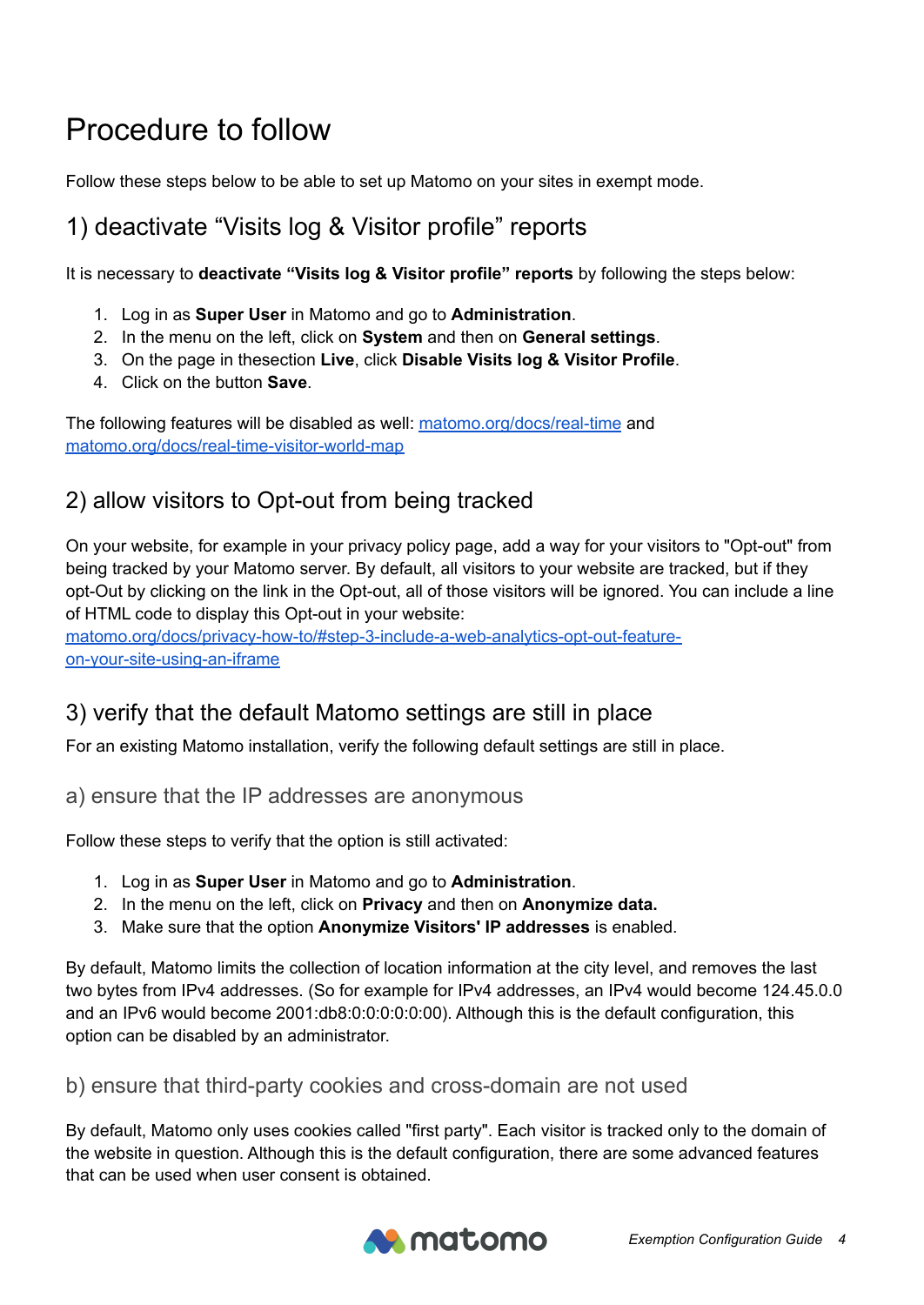In "exempted from obtaining consent" mode, it is important to check that:

- The functionality of "Cross domain [tracking"](https://matomo.org/faq/how-to/faq_23654/) is not used on domains.
- The functionality of ["third-party](https://matomo.org/faq/how-to/faq_118/) cookies" is not activated.

<span id="page-4-0"></span>c) ensure that the "User ID" measurement is not used

In "exempted from collecting consent" mode, it is important that the **User ID [tracking](https://matomo.org/docs/user-id/)** is **not** used on the site. (To be able to measure a user ID, for example the login, username, email… then the user's consent must be obtained.)

By default, Matomo does not measure the User ID.

To verify that the User ID is not used on the site, in Matomo you just have to click on "Visitors" in the menu, then click on "User IDs". The report should say "There is no data for this report." which indicates that user IDs are not measured:

| ₩ | <b>Dashboard</b>     | <b>User IDs</b>                   |
|---|----------------------|-----------------------------------|
|   | <b>86 Visitors</b>   | There is no data for this report. |
|   | Overview             |                                   |
|   | <b>Visits Log</b>    |                                   |
|   | Real-time            |                                   |
|   | <b>Real-time Map</b> |                                   |
|   | Locations            |                                   |
|   | <b>Devices</b>       |                                   |
|   | Software             |                                   |
|   | <b>Times</b>         |                                   |
|   | <b>User IDs</b>      |                                   |
|   | Custom Variables     |                                   |

#### <span id="page-4-1"></span>d) ensure that the ECommerce tracking is not used

In "exempted from obtaining consent" mode, it is important that the **[measurement](https://matomo.org/docs/ecommerce-analytics/) of Ecommerce** is **not** used on the site. (To be able to use the ECommerce measurement for a visitor, it would be necessary to ask for the user's consent.)

By default, Matomo does not measure ECommerce interactions, and therefore the "ECommerce" menu is not available. To check that ECommerce is disabled, you just have to check in Matomo in the main menu if there is an "ECommerce" category. If it exists, you can easily deactivate ECommerce functionality by following these steps:

- 1. Log in as **Super User** in Matomo and go to **Administration**.
- 2. In the menu on the left, click on **Measurables** (or Websites) and then on **Manage.**
- 3. Click on the icon **Edit** for your website.
- 4. Under the option **ECommerce** select **Not an Ecommerce site.**